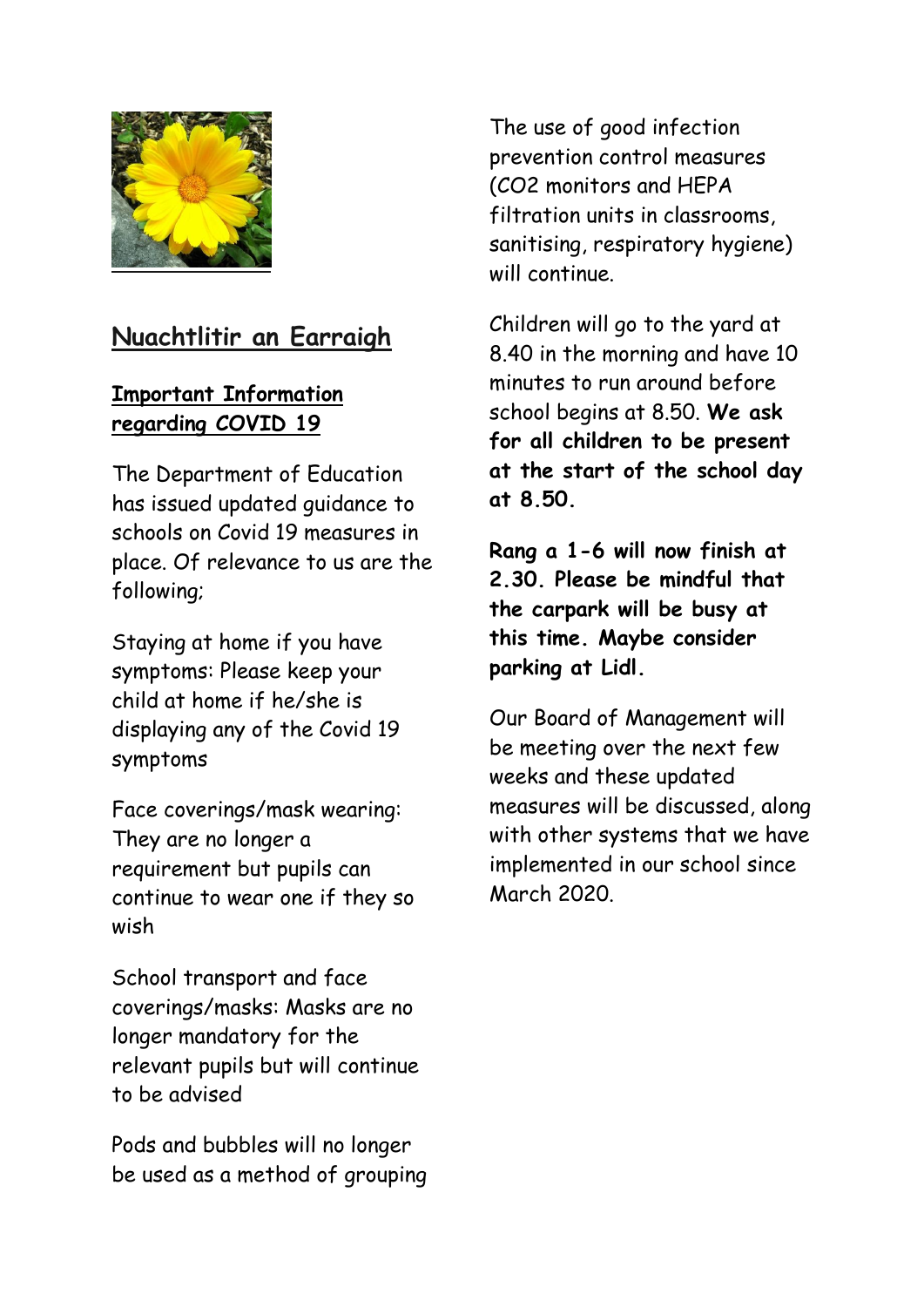## **Snámh**

Beidh snámh ar siúl le haghaidh ranganna 3-6 i mbliana. Beidh na páistí ag dul go dtí an linn snámha i Muineacháin mar gheall go bhfuil an Glencarn dúnta.

Rang a 6 - 22/02 x 6 weeks Rang a  $5 - 25/04 \times 6$  weeks Rang a  $4 - 28/04 \times 6$  weeks Cost  $\epsilon$ 7 per week, or  $\epsilon$ 42 in total. We are requesting full payment, whether or not your child attends on the day, as a place has been reserved on the bus for your child. A payment request will be issued to your Aladdin App closer to the date. A huge thanks to the Parents' Association who are subsidising the bus.

### **Coláiste Oiriall**

Bhí Rang a 5 i gColáiste Oiriall ar an Luan 14ú Feabhra le haghaidh lá spraoi. Bhí lá ar dóigh acu.

### **Design and Make**

All classes have been busy working on our Design and Make theme which is to design a bridge. We have some budding engineers in the making!

### **World Book Day**

World Book Day is March 3rd. We ask children to come to school dressed up as their favourite character from a book on <mark>Friday 4<sup>th</sup>.</mark> We welcome costumes made from recycled materials.

### **Scoil Nua**

We had a very important Prestage 1 meeting with the department regarding our new build in December. We are now at Stage 2A with building work due to commence in March 2023. I can assure you all that the plans for the new build are amazing and I will share them with the school community as soon as I get the go ahead.